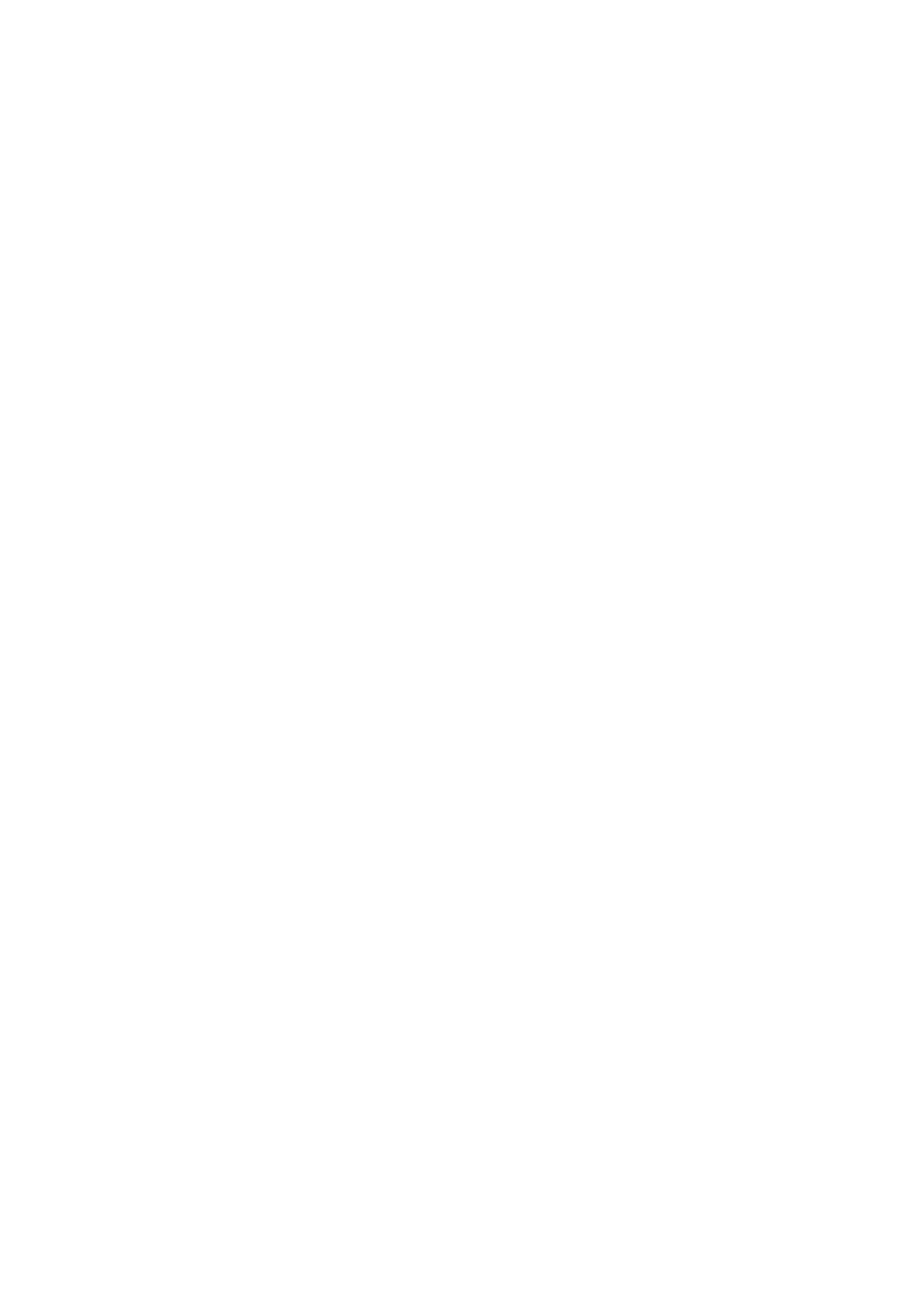

# **TABLE OF CONTENTS**

| 1. |      |                                                                           |  |  |  |
|----|------|---------------------------------------------------------------------------|--|--|--|
| 2. |      |                                                                           |  |  |  |
|    | 2.1. |                                                                           |  |  |  |
|    |      |                                                                           |  |  |  |
|    |      |                                                                           |  |  |  |
|    |      | 2.4. Development of total physical inputs across all balancing groups  16 |  |  |  |
| 3. |      |                                                                           |  |  |  |
|    | 3.1. |                                                                           |  |  |  |
|    |      |                                                                           |  |  |  |
| 4. |      |                                                                           |  |  |  |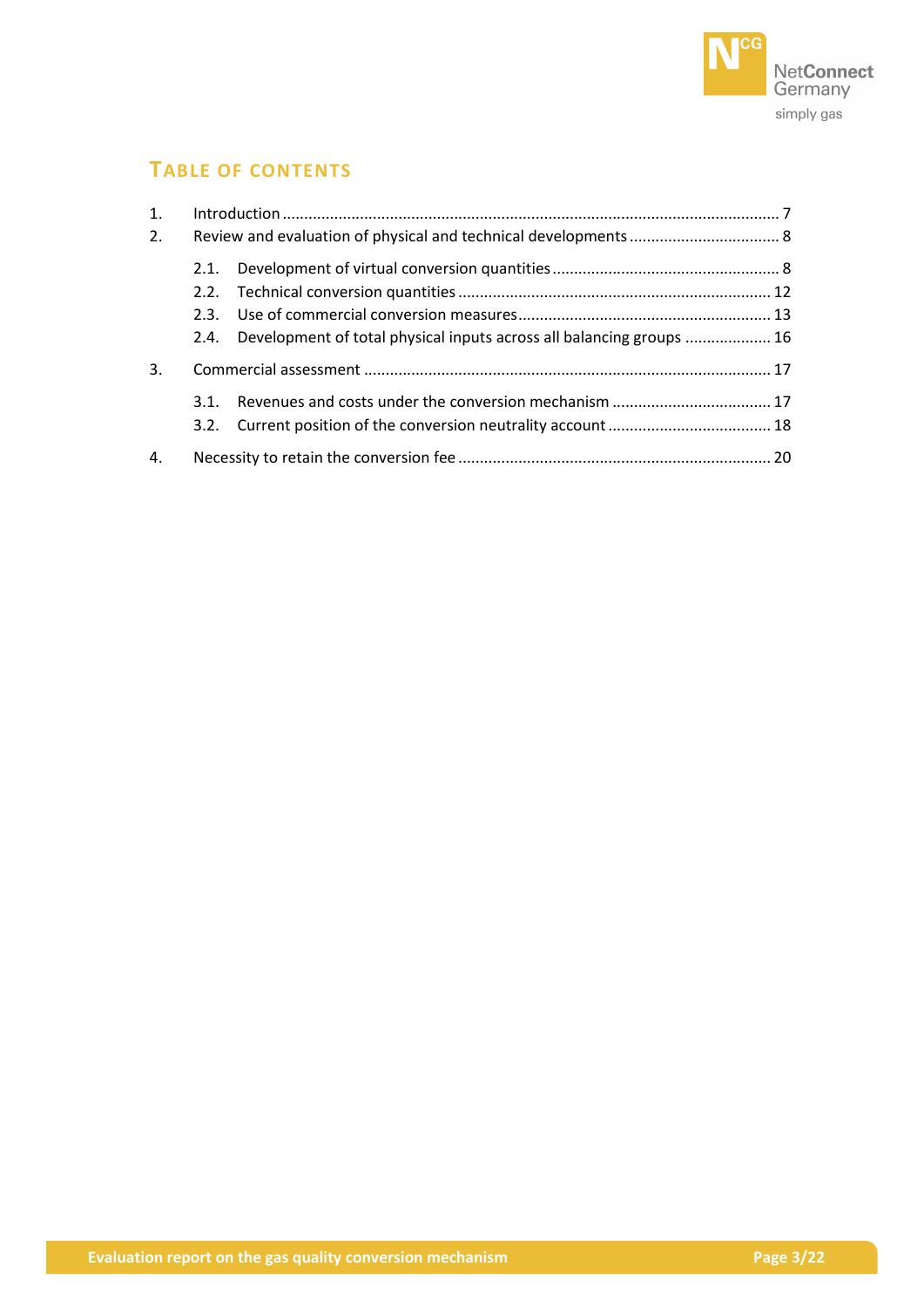

# **TABLE OF FIGURES**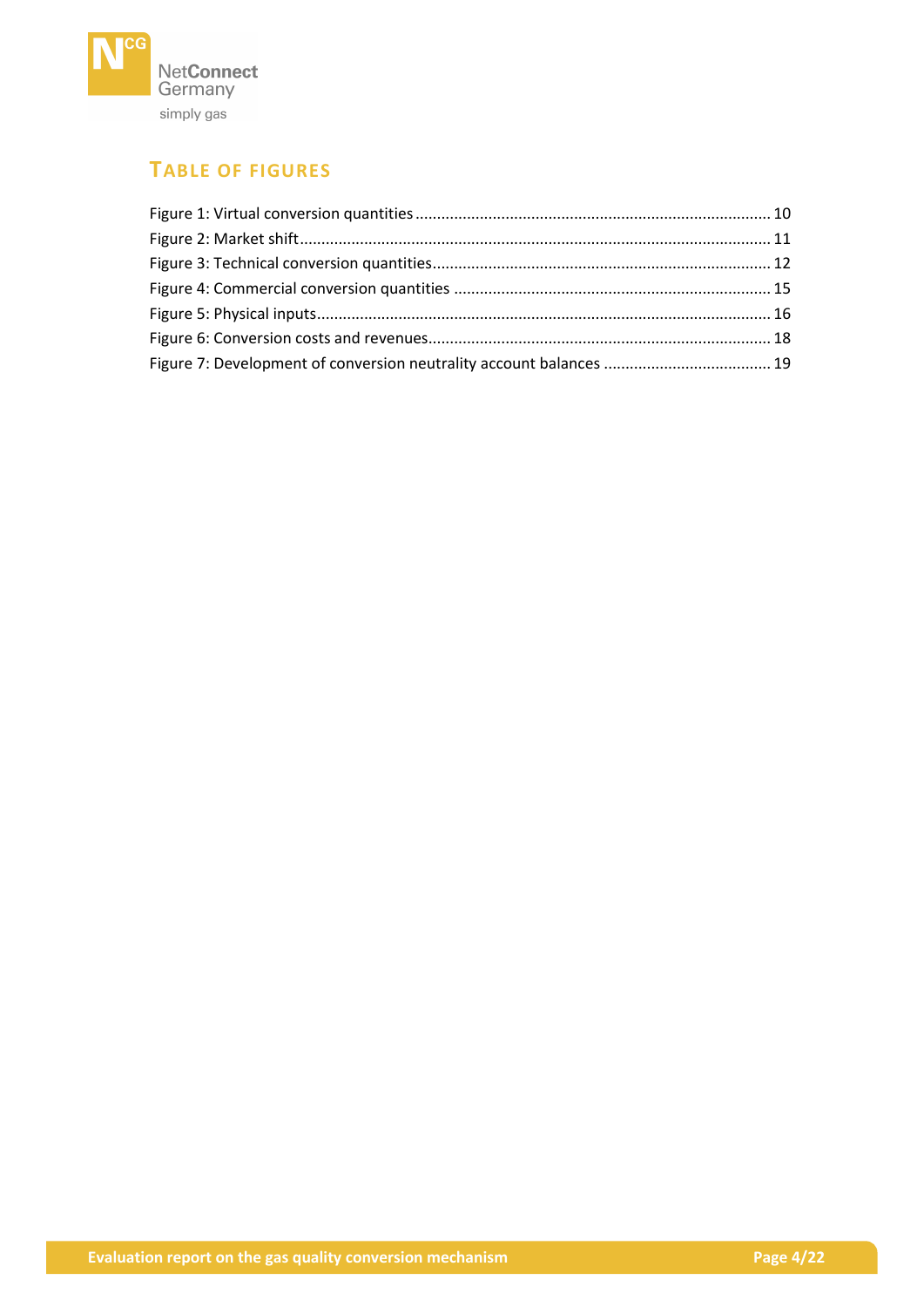

## **DEFINITIONS**

#### VIRTUAL CONVERSION QUANTITY

The quantity converted and invoiced for each balancing group portfolio under the cross-quality energy balancing mechanism, i.e. if the high CV and low CV gas balances determined for a master balancing group have opposing signs, the lower of the two quantities (as measured in terms of their absolute values) is billed as the conversion quantity. Where low CV gas deficits are balanced out by means of high CV gas inputs, this is referred to as virtual conversion taking place in the direction from high CV to low CV quality (H to L). The reverse direction is defined as virtual conversion from low CV to high CV quality (L to H). The term "virtual conversion" may also refer to the sum of the virtual conversion quantities determined for the individual balancing groups.

#### SYSTEM-WIDE VIRTUAL CONVERSION QUANTITY

One of the alternative approaches for determining the actual overall conversion quantity: The sum of all inputs and offtakes across all balancing group portfolios with allocations for gas of both gas qualities is determined (separately) for each gas quality. If the resulting high CV and low CV gas balances are in opposite directions (different algebraic signs), then the smaller of the two quantities (as measured in terms of their absolute values) represents the systemwide virtual conversion quantity.

From the quantity thus obtained the technical conversion quantities that have been converted exclusively for virtual conversion purposes must be deducted. In this calculation all balancing group portfolios comprising at least one subordinate balancing group for gas of a quality different from the gas quality of the master balancing group are taken into account. Both the master balancing group and the subordinate balancing group must be actively used, i.e. both must have been declared as receiving data for balancing purposes.

#### COMMERCIAL CONVERSION

In order to apply a commercial value to the system-wide virtual conversion quantity the relevant figure is compared with the quantities supplied/received as part of the external balancing actions carried out on the day in question. For this purpose, it is assumed that qualityspecific balancing sell transactions in the gas quality for which there is an oversupply and the quality-specific or locational balancing buy transactions in the quality for which there is an undersupply have been made for the purpose of commercial conversion, with the upper limit being represented by the system-wide virtual conversion quantity.

#### PHYSICAL CONVERSION QUANTITY

One of the alternative approaches for determining the actual overall conversion quantity: Where balancing actions have been taken in opposite directions, i.e. where quality-specific (balancing criterion "Quality") or locational balancing buy transactions have been made in one gas quality whilst quality-specific or locational balancing sell transactions have been made in the other gas quality, the smaller of the two quantities (as measured in terms of their absolute values) represents the actual overall conversion quantity.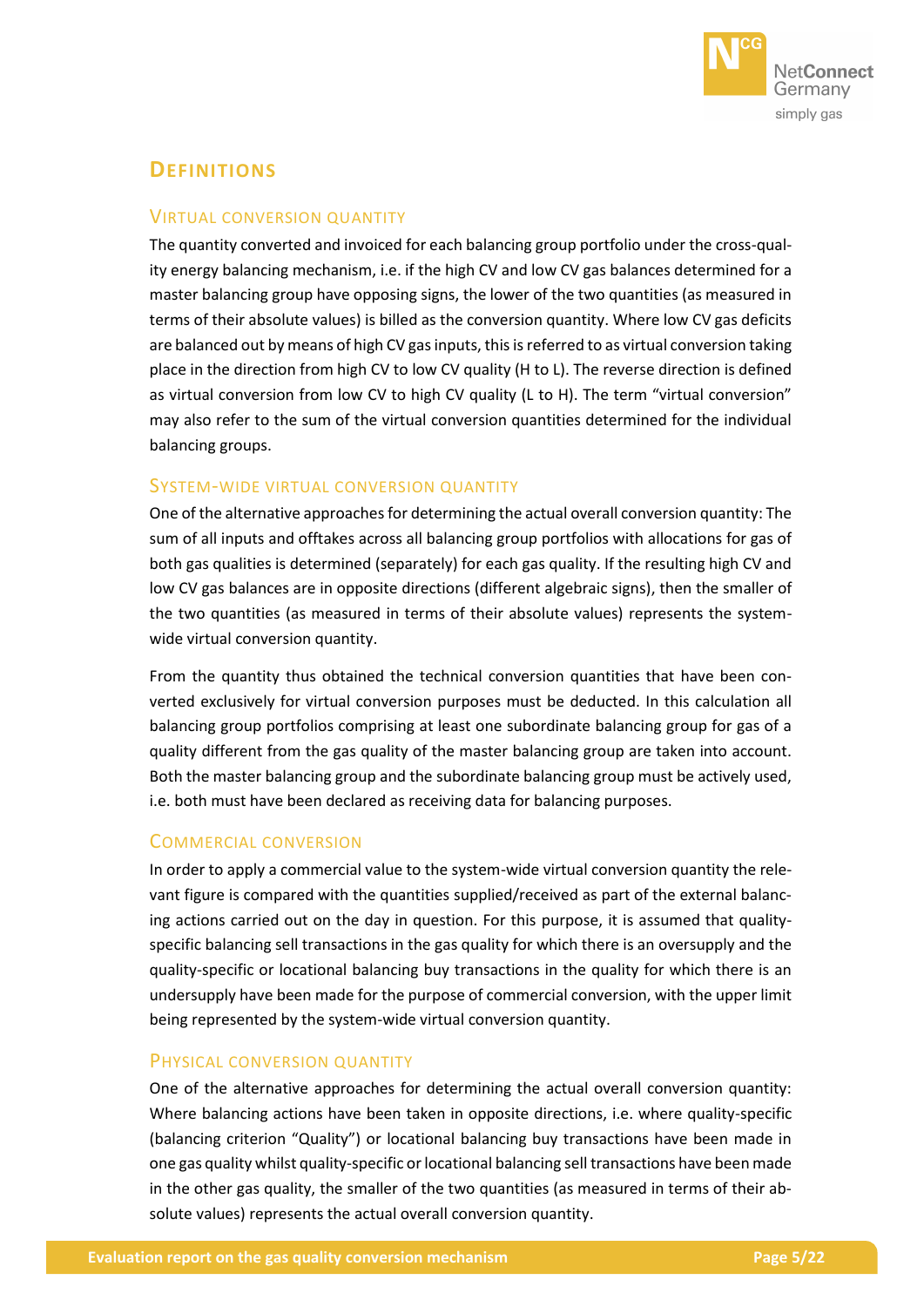

#### ACTUAL OVERALL CONVERSION QUANTITY

Umbrella term for the quantity determined according to either the "system-wide virtual" approach or the "physical" approach. NCG uses the virtual conversion quantity.

#### TECHNICAL CONVERSION

This refers to the gas quantities technically converted by means of mixing plants owned by the transmission system operators OGE and TG. OGE operates mixing plants converting between both gas qualities (from high CV to low CV quality and vice versa), whereas the Thyssengas mixing plants convert high CV gas to low CV gas only. The technical conversion quantity is composed of quantities used for system stability (shift of internal balancing gas and/or externally procured global balancing gas) and quantities used for balance-sheet grid-wide conversion.

#### TRANSPORTATION CONVERSION

Gas can be shifted between gas qualities by booking and nominating capacities in opposite directions at cross-border interconnection points with the Netherlands. The (intra-)day export of high CV gas to the Netherlands in combination with the simultaneous import of the same quantity of low CV gas from the Netherlands is referred to as transportation conversion in the "high-to-low CV" direction, while the import of high CV gas in combination with the export of low CV gas is referred to as transportation conversion in the "low-to-high CV" direction.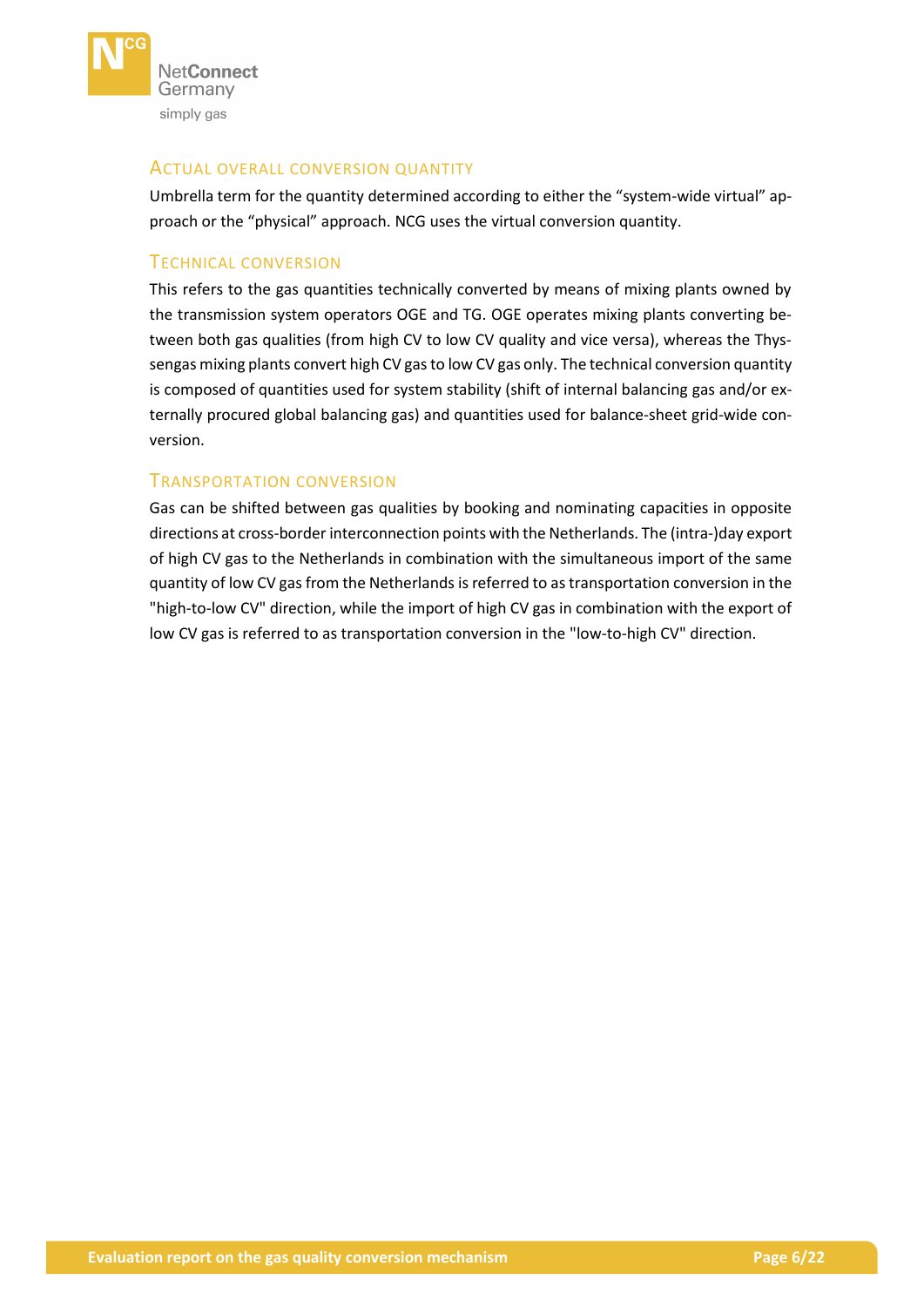

## <span id="page-6-0"></span>**1. INTRODUCTION**

NCG has been operating a multi-quality market area since 1 April 2011. The rules for the gas quality conversion mechanism were set out in an administrative ruling handed down by the German national regulatory authority Bundesnetzagentur (below referred to as the "Federal Network Agency") on 28 March 2012 (ref: BK7-11-002, the so-called "Konni Gas" decision), which was later amended by the Federal Network Agency's decision of 21 December 2016 (ref: BK7-16-050, below referred to as the "amended Konni Gas ruling").

NCG has an obligation under both the original as well as the amended Konni Gas rulings to submit an annual evaluation report on the development and evaluation of the conversion mechanism by 1 February every year. The present evaluation report describes the conversion developments with a focus on the fourteenth conversion period (1 October 2017 to 30 September 2018) and sets out the reasons why we believe that a conversion fee is still necessary for the conversion of gas from high CV to low CV quality (H to L).

The amended Konni Gas ruling came into force on 1 April 2017 and brought some important changes to the rules governing the conversion mechanism. While the amended Konni Gas ruling allows for the H-to-L conversion fee to be retained permanently, no conversion fee may be applied any longer for the conversion of gas from low CV to high CV quality (L to H).

Since April 2017 the conversion fee has been determined using an incentive-based approach. On the one hand, market participants are to be given sufficient incentives for using the virtual conversion mechanism available in the multi-quality market areas. On the other hand, it is to be avoided that the resulting commercial conversion measures to be taken by the market area manager (MAM) rise to such a scale as to make the MAM the main buyer of low CV gas in the course of its balancing activities. Another change related to the duration of the conversion fee validity period, which has been extended from six months to a full gas year effective 1 October 2017.

This report is structured as described below:

In chapter [2](#page-7-0) we examine the development of the virtual and technical as well as the actual overall conversion quantities in our market area. Chapter [3](#page-16-0) describes the commercial aspects of the conversion mechanism and provides information on the development of the relevant costs and revenues including the current position of our conversion neutrality account. In chapter [4](#page-19-0) we provide an analysis of the reasons why we believe that it is necessary to retain the conversion fee.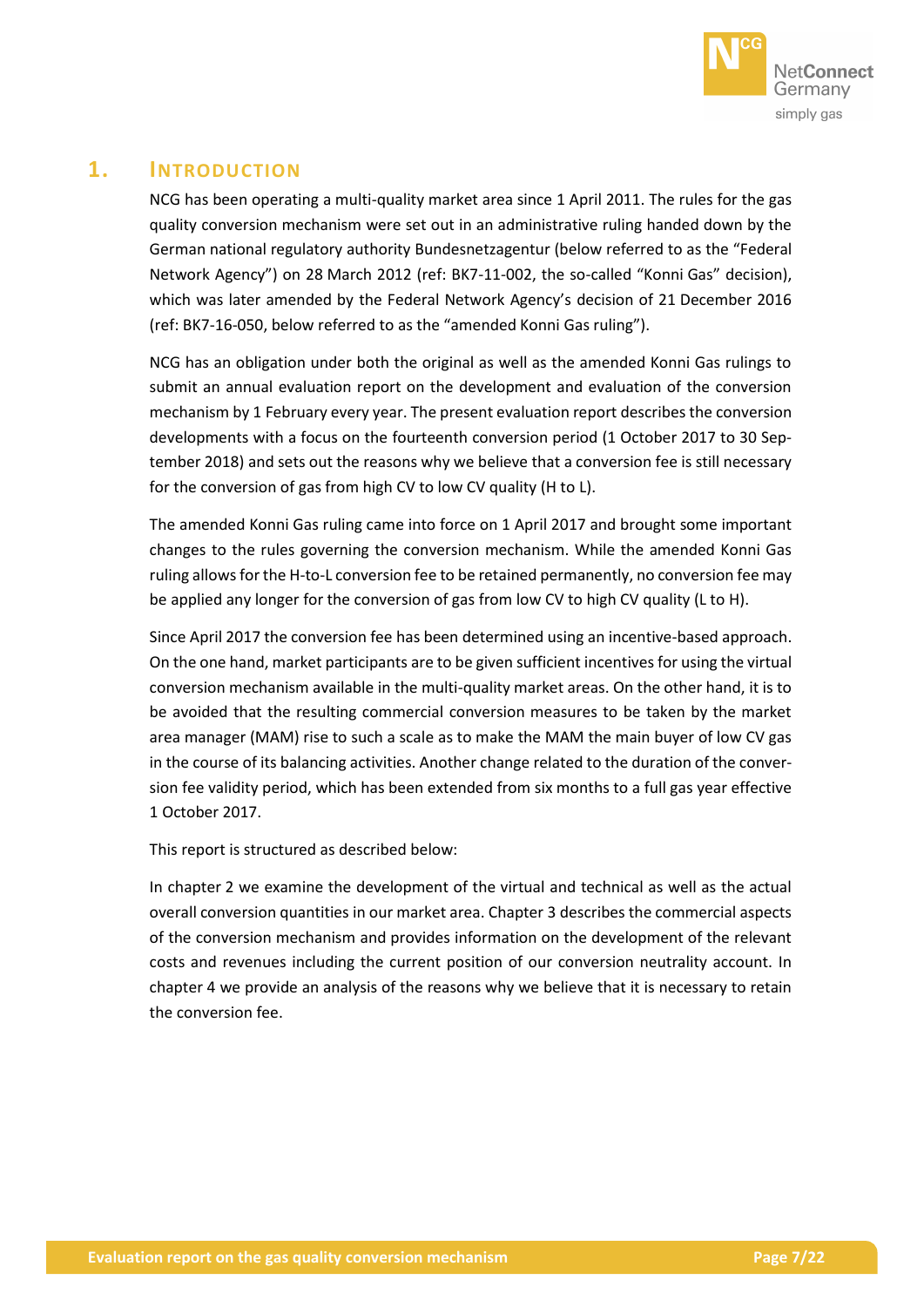

# <span id="page-7-0"></span>**2. REVIEW AND EVALUATION OF PHYSICAL AND TECHNICAL DEVEL-OPMENTS**

#### <span id="page-7-1"></span>2.1. DEVELOPMENT OF VIRTUAL CONVERSION QUANTITIES

Market participants' use of the virtual conversion mechanism has varied greatly since our market area became a multi-quality market area on 1 April 2011 (for further information, please refer to our previous evaluation reports). While in 2013 market participants temporarily tended to convert relatively large quantities from low CV to high CV quality (L to H), it was not until 2015 that a fundamental trend emerged, with market participants now using the system in the other direction to convert gas from high CV to low CV quality (H to L).

Since the start of the thirteenth conversion period, which began on 1 April 2017, the partially changed conversion rules as set out in the amended Konni Gas ruling have been in effect. In line with the newly defined fee cap, we set our conversion fee (H to L) at 0.45 EUR/MWh. Under the amended Konni Gas ruling no conversion fee was to be applied any longer in the opposite direction (L to H). In the thirteenth conversion period market participants' use of the conversion mechanism accelerated further and rose to the highest level since the multi-quality market area was launched. With the L-to-H conversion fee down to zero, the major share of these conversion activities took place in this direction. In the H-to-L direction, market participants made only little use of the virtual conversion mechanism.

The fourteenth period shows a continuation of this behaviour. Again, large quantities are converted from low CV gas to high CV gas in the direction which is not subject to a conversion fee. The use of the opposite direction continues to lag behind, but the absolute quantity almost doubles from GY 2016/17 to GY 2017/18. As a result, net conversion in the fourteenth period is lower than in the previous period.

[Table 1](#page-8-0) shows the net virtual conversion quantities along with the conversion fees applicable in each direction for each conversion period.

The aggregate virtual conversion quantities determined for the balancing group managers (BGMs) active in the market area and the actual overall conversion quantities (as determined according to the system-wide virtual approach) determined for the previous conversion periods are shown by gas year in [Figure 1.](#page-9-0) The light colours in the chart represent the first conversion period and the dark colours the second conversion period falling within each gas year, respectively. The fourteenth period covers the entire GY 2017/18. Due to netting effects the actual overall conversion quantities are lower than the virtual conversion quantities. Netting effects result from the mutual offsetting of inputs and offtakes when calculating the sums for the entire market area in each gas quality.

In this context a market shift from low CV to high CV quality (L to H) refers to a situation where exit points using high CV gas are supplied via inputs of low CV gas. The reverse applies where a market shift takes place from high CV to low CV quality (H to L). The term "market shift" describes the proportion (in per cent) in which exit points using gas of one gas quality are supplied with gas of the other gas quality via the virtual conversion mechanism. Please note when comparing the related percentages that total gas demand in the high CV sectors of the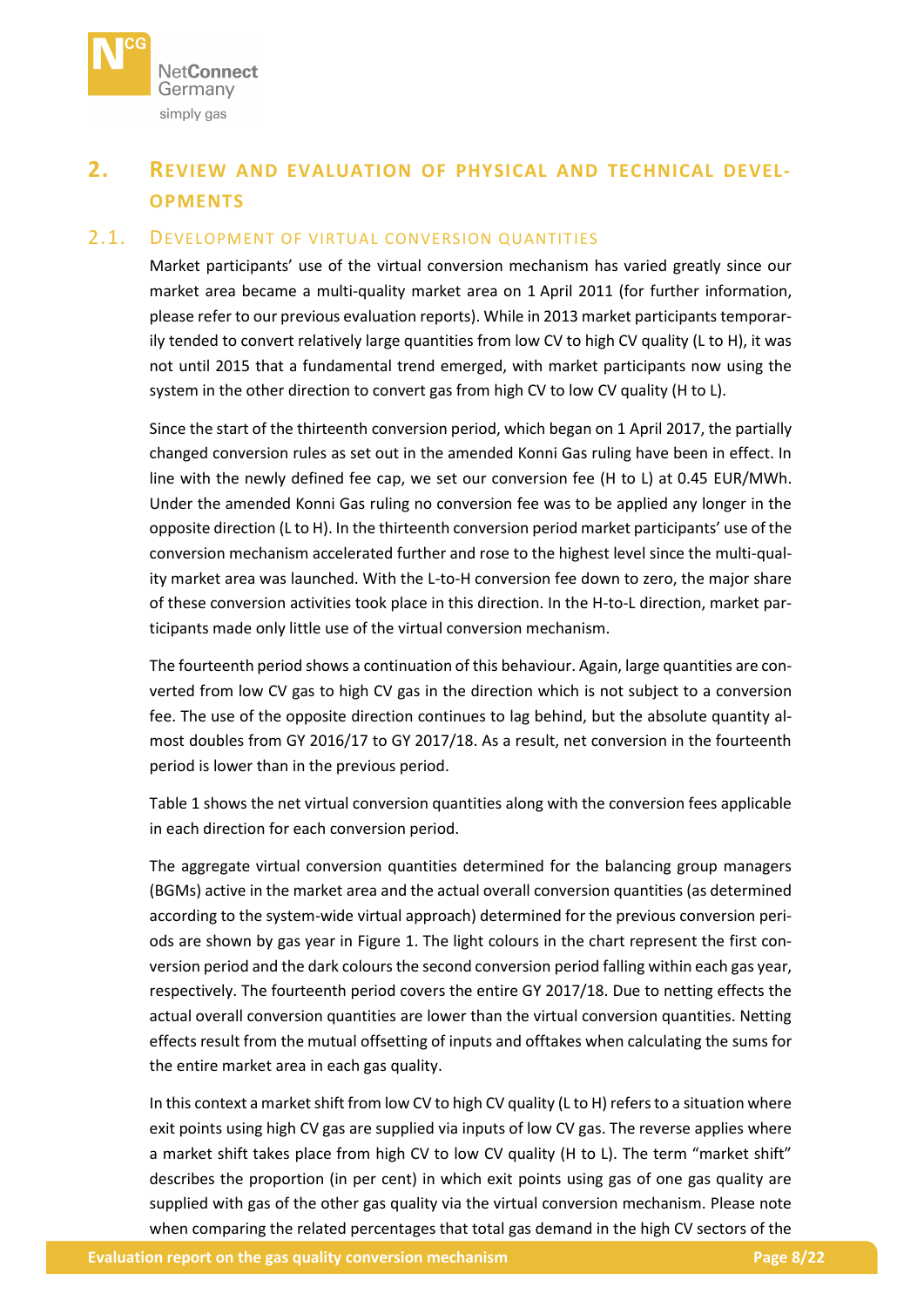

market area significantly exceeds total gas demand in the low CV sectors, among other reasons due to transit transports. The market shift figures to date in each direction are shown in [Figure 2](#page-10-0) for an entire gas year.

| No.            | <b>Conversion</b><br>period | <b>Conversion fee</b><br>$(H \rightarrow L)$ | <b>Conversion fee</b><br>$(L \rightarrow H)$ | Net virtual con-<br>version quantity | <b>Direction of</b><br>conversion (net) |
|----------------|-----------------------------|----------------------------------------------|----------------------------------------------|--------------------------------------|-----------------------------------------|
| $\mathbf{1}$   | $01/04/2011 -$              | 2.000 EUR/MWh                                | 2.000 EUR/MWh                                | 333 GWh                              | $L \rightarrow H$                       |
|                | 30/09/2011                  |                                              |                                              |                                      |                                         |
| $\overline{2}$ | $01/10/2011$ -              | 1.500 EUR/MWh                                | 1.500 EUR/MWh                                | 98 GWh                               | $L \rightarrow H$                       |
|                | 31/03/2012                  |                                              |                                              |                                      |                                         |
| 3              | $01/04/2012 -$              | 0.900 EUR/MWh                                | 0.900 EUR/MWh                                | 356 GWh                              | $L \rightarrow H$                       |
|                | 30/09/2012                  |                                              |                                              |                                      |                                         |
| 4              | $01/10/2012 -$              | 0.700 EUR/MWh                                | 0.700 EUR/MWh                                | 3,086 GWh                            | $L \rightarrow H$                       |
|                | 31/03/2013                  |                                              |                                              |                                      |                                         |
| 5              | $01/04/2013 -$              | 0.600 EUR/MWh                                | 0.600 EUR/MWh                                | 6,294 GWh                            | $L \rightarrow H$                       |
|                | 30/09/2013                  |                                              |                                              |                                      |                                         |
| 6              | $01/10/2013 -$              | 0.600 EUR/MWh                                | 0.600 EUR/MWh                                | 917 GWh                              | $L \rightarrow H$                       |
|                | 31/03/2014                  |                                              |                                              |                                      |                                         |
| $\overline{7}$ | $01/04/2014 -$              | 0.400 EUR/MWh                                | 0.400 EUR/MWh                                | 296 GWh                              | $H\rightarrow L$                        |
|                | 30/09/2014                  |                                              |                                              |                                      |                                         |
| 8              | $01/10/2014$ -              | 0.400 EUR/MWh                                | 0.400 EUR/MWh                                | 2,102 GWh                            | $H\rightarrow L$                        |
|                | 31/03/2015                  |                                              |                                              |                                      |                                         |
| 9              | $01/04/2015$ -              | 0.300 EUR/MWh                                | 0.300 EUR/MWh                                | 7,288 GWh                            | $H\rightarrow L$                        |
|                | 30/09/2015                  |                                              |                                              |                                      |                                         |
| 10             | $01/10/2015$ -              | 0.300 EUR/MWh                                | 0.300 EUR/MWh                                | 19,416 GWh                           | $H\rightarrow L$                        |
|                | 31/03/2016                  |                                              |                                              |                                      |                                         |
| 11             | $01/04/2016 -$              | 0.453 EUR/MWh                                | 0.453 EUR/MWh                                | 7,722 GWh                            | $H\rightarrow L$                        |
|                | 30/09/2016                  |                                              |                                              |                                      |                                         |
| 12             | $01/10/2016$ -              | 0.453 EUR/MWh                                | 0.000 EUR/MWh                                | 97 GWh                               | $H\rightarrow L$                        |
|                | 31/03/2017                  |                                              |                                              |                                      |                                         |
| 13             | $01/04/2017 -$              | 0.450 EUR/MWh                                | n/a                                          | 22,030 GWh                           | $L \rightarrow H$                       |
|                | 30/09/2017                  |                                              |                                              |                                      |                                         |
| 14             | $01/10/2017 -$              | 0.450 EUR/MWh                                | n/a                                          | 15.325 GWh                           | $L \rightarrow H$                       |
|                | 30/09/2018                  |                                              |                                              |                                      |                                         |

<span id="page-8-0"></span>Table 1: Net virtual conversion quantities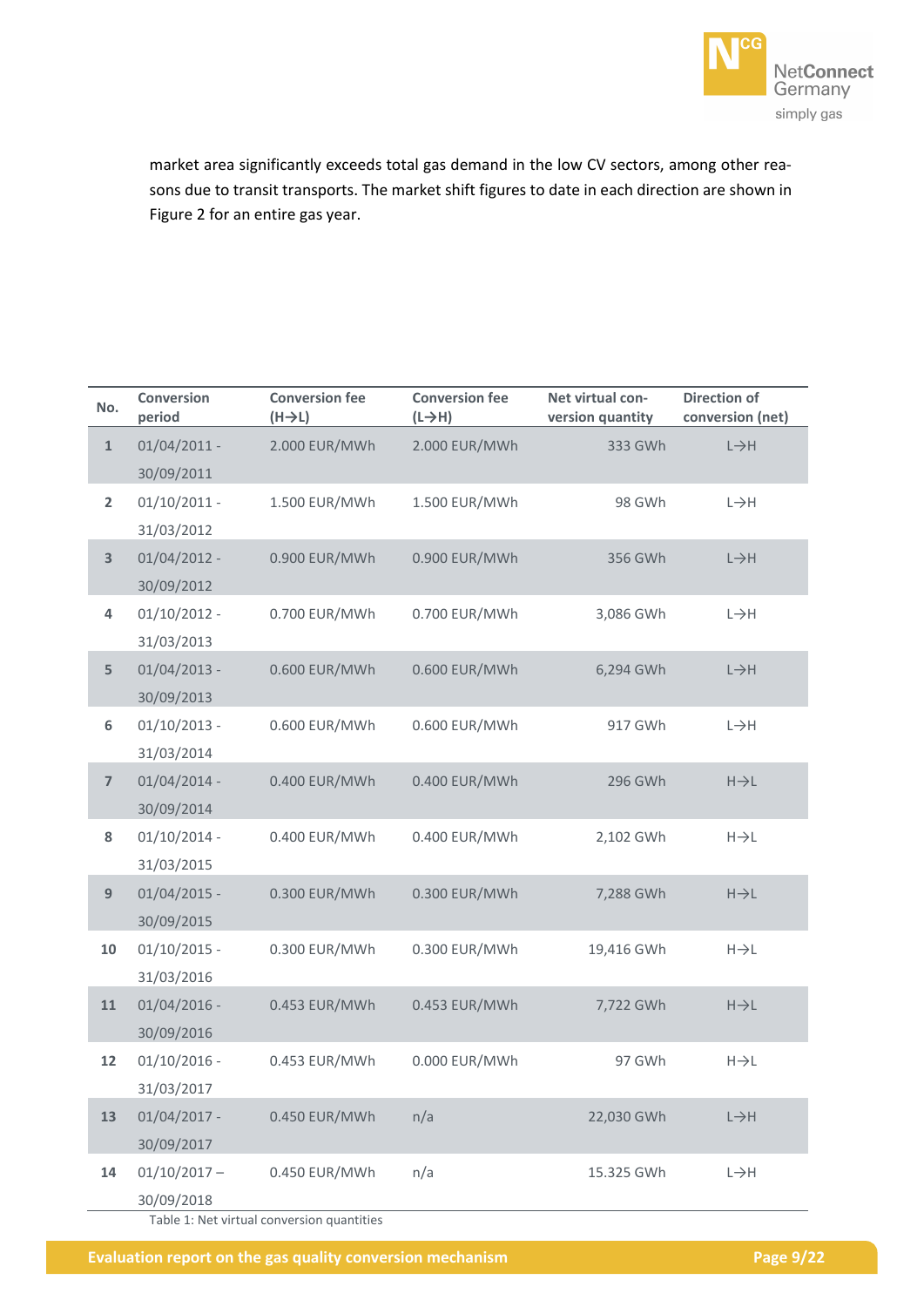

## **Virtual Conversion BGMs (aggregate)**

Conversion H-to-L Conversion L-to-H





#### **Virtual Conversion System-wide (net)**



<span id="page-9-0"></span>Figure 1: Virtual conversion quantities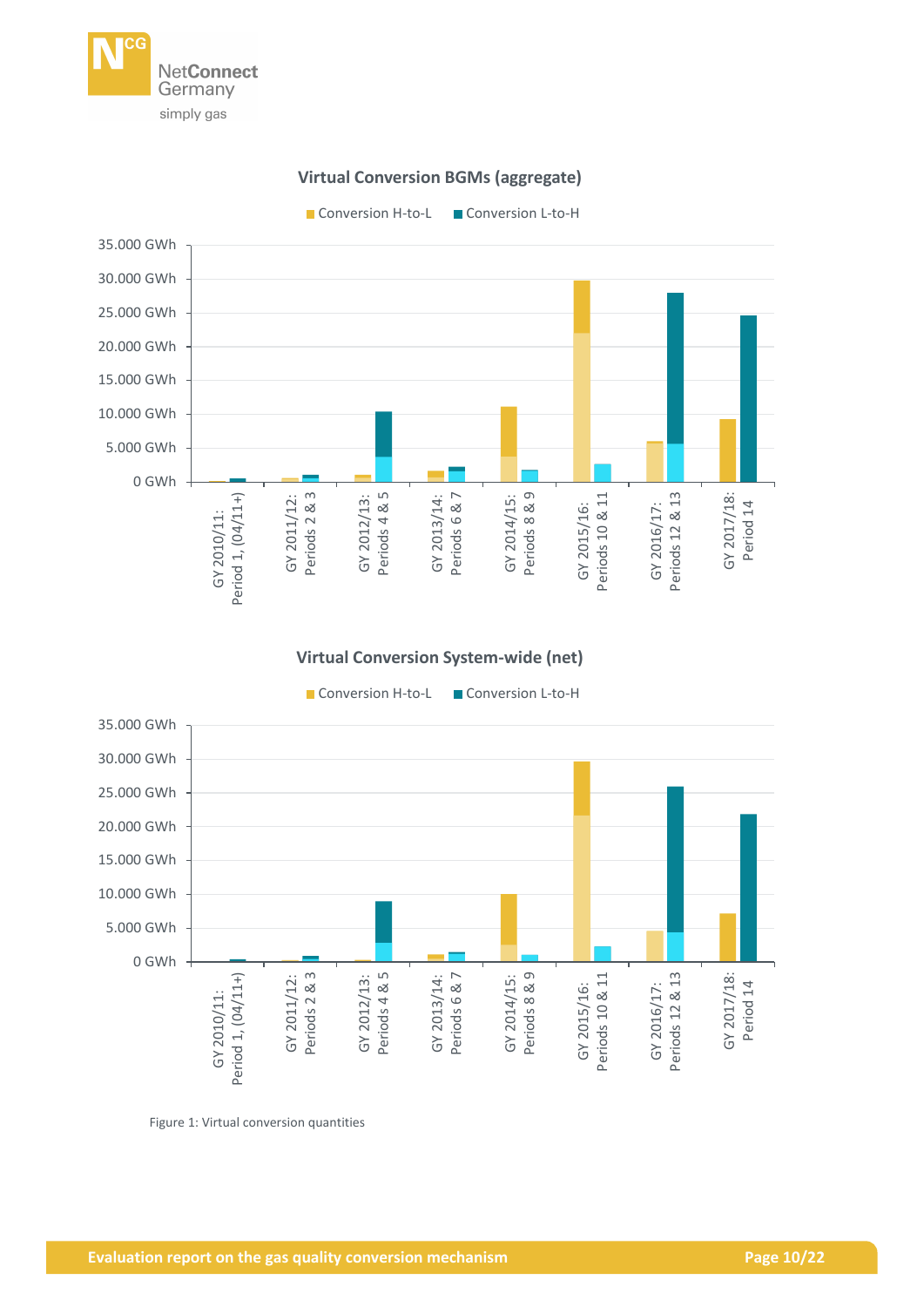

#### **Market Shift**



<span id="page-10-0"></span>Figure 2: Market shift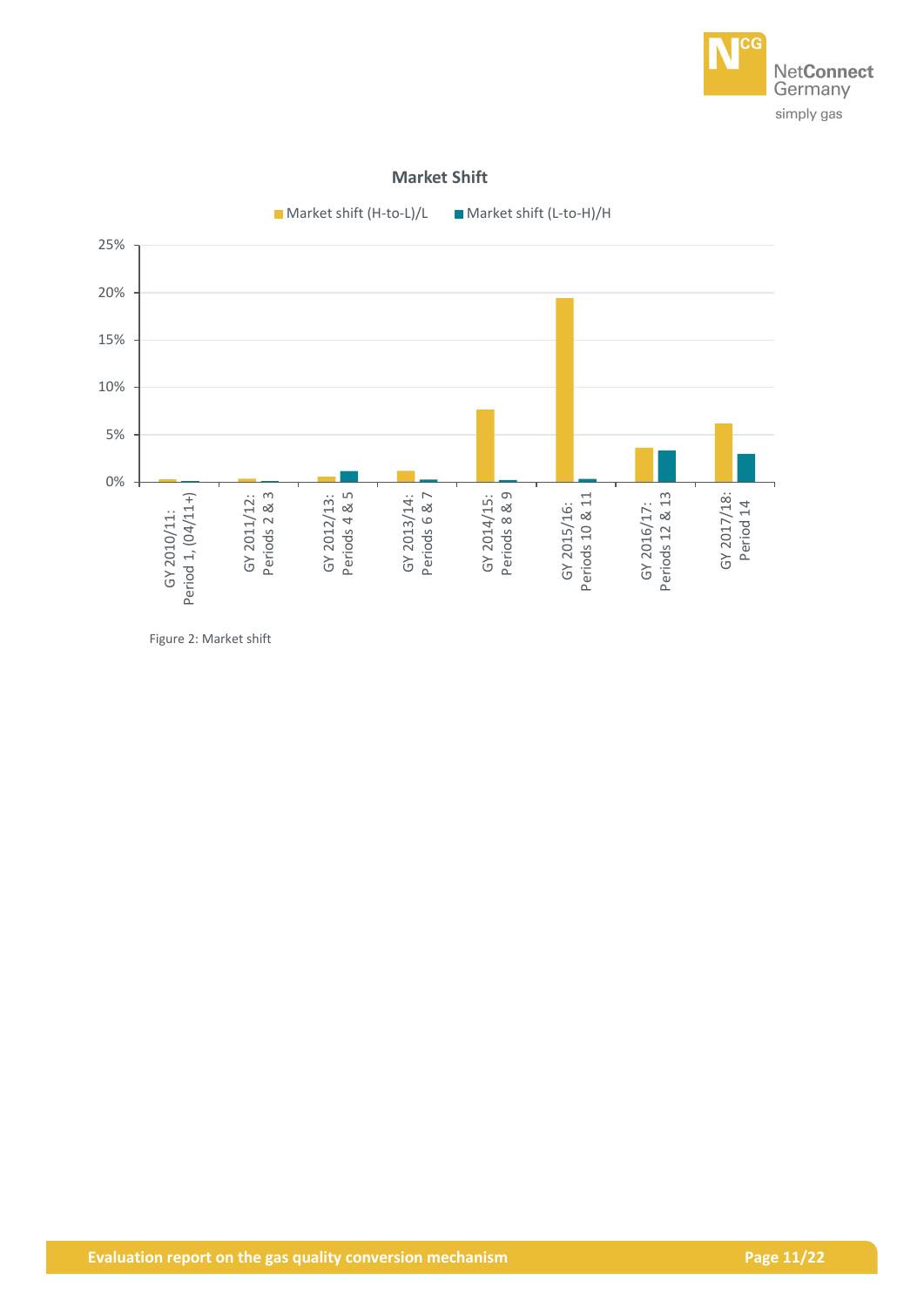

#### <span id="page-11-0"></span>2.2. TECHNICAL CONVERSION QUANTITIES

At present, OGE and TG own technical conversion facilities in the NCG market area. OGE's Werne gas mixing plant is capable of adding both low CV gas to the high CV system and high CV gas to the low CV system. OGE's Scheidt mixing plant adds low CV gas to the high CV system. TG, in contrast, has a gas-air mixing plant located in Broichweiden. The facility adds air to high CV gas in order to obtain low CV gas. No third-party conversion facilities are currently used. So far, the use of the OGE and TG mixing plants has not generated any additional costs that would need to be recovered through the conversion fee.

We follow a computational approach to determine what proportion of the quantities converted in the available technical conversion facilities can be attributed to the Konni Gas mechanism. To do so, we calculate the difference between the system-wide virtual conversion quantity and the commercial conversion quantity for each day, compare it with the quantity technically converted on the same day and then apply the minimum of these two quantities. The resulting utilisation of the technical mixing plants in our market area is shown by gas year in [Figure 3.](#page-11-1) The light colours in the chart represent the first conversion period and the dark colours the second conversion period falling within each gas year, respectively. The fourteenth period covers the entire GY 2017/18.

Since March 2015, there has been a considerable decline in the technical conversion capability for the conversion of gas from high CV to low CV quality, most notably at the Werne gas mixing plant. It is assumed that this development can be attributed to the increased technical conversion activities in the Dutch gas transmission system, where high CV gas is converted to



#### **Technical Conversion Quantities**

<span id="page-11-1"></span>Figure 3: Technical conversion quantities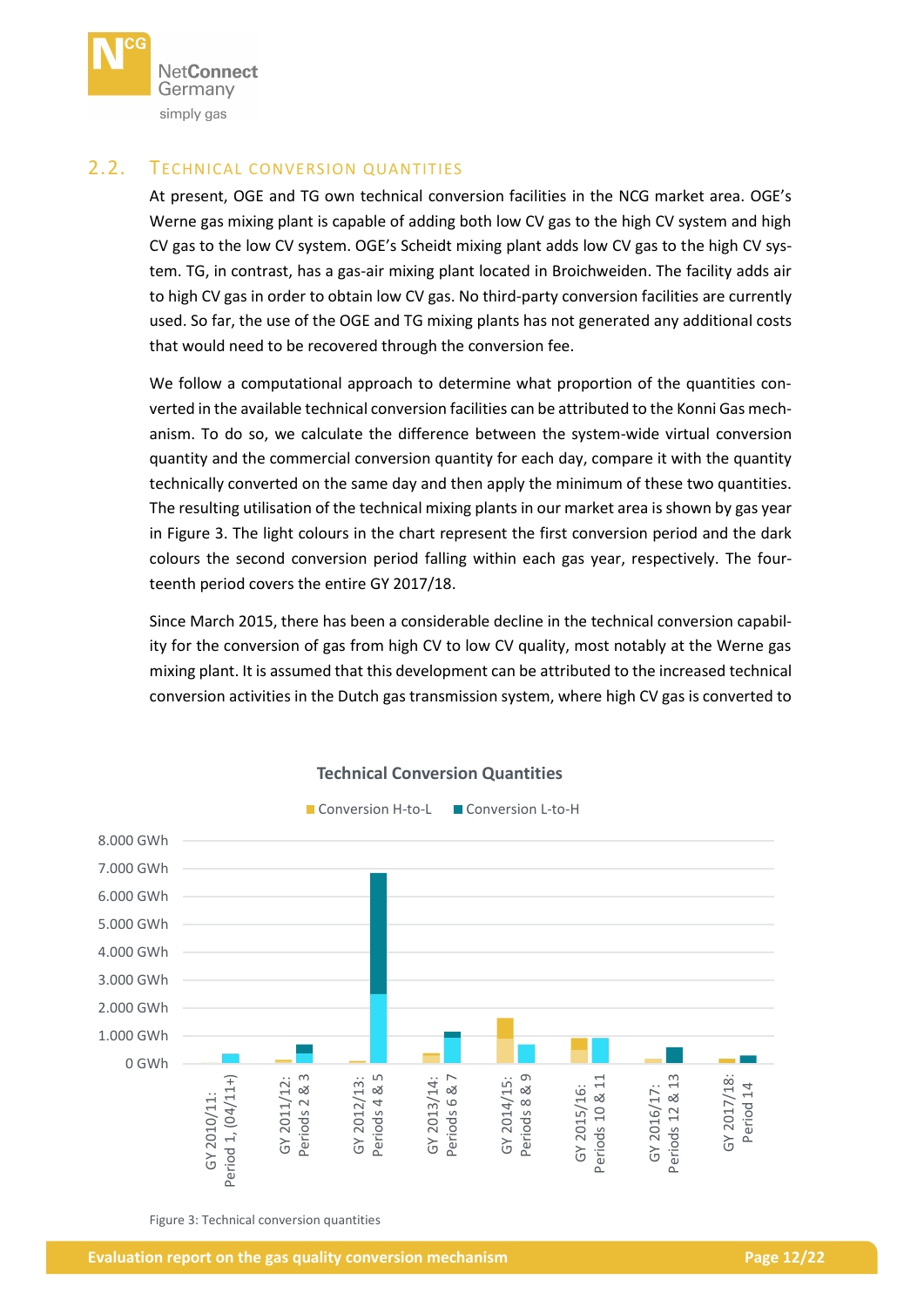

low CV gas through the addition of nitrogen. As nitrogen is added, the Wobbe Index of the low CV gas received from the Netherlands rises, which results in a higher calorific value. This in turn limits the high CV to low CV conversion capability of the Werne mixing plant. In view of the expected decline in Dutch low CV gas production volumes from the Groningen gas field, we assume that the conversion capability of the Werne mixing plant will continue to be subject to limitations.

Transportation conversion as a commercial technical conversion activity is always used when booking capacities in opposite directions to and from the Netherlands results in lower overall costs than the corresponding purchase and sale of balancing gas in opposite directions. This activity has been in use since September 2018 and accounts for only a very small proportion of total conversion. The days and quantities are shown in [Table 2.](#page-12-1)

|            | Transportation conversion<br>$(H \rightarrow L)$ |                 | Transportation conversion<br>$(L \rightarrow H)$ |     |
|------------|--------------------------------------------------|-----------------|--------------------------------------------------|-----|
| Gas day    |                                                  |                 |                                                  |     |
| 11.09.2018 | 24 GWh                                           | 35,738.34€      | 0 GWh                                            | - € |
| 29.09.2018 | 24 GWh                                           | 35,738.34 €     | 0 GWh                                            | - € |
| 30.09.2018 | 24 GWh                                           | $35,738.34 \t€$ | 0 GWh                                            | - € |

<span id="page-12-1"></span>Table 2: Transportation conversion quantities and costs

#### <span id="page-12-0"></span>2.3. USE OF COMMERCIAL CONVERSION MEASURES

#### APPROACH FOR CALCULATING COMMERCIAL CONVERSION QUANTITIES

Commercial conversion measures need to be taken in situations where using the technical conversion facilities is not sufficient to counterbalance market shifts.

The first step in determining the quantity converted through commercial conversion measures is to calculate the sums of the balancing quantities sold in the gas quality for which there is an oversupply and the balancing quantities purchased in the gas quality for which there is an undersupply, respectively. In view of the fact that for "Global" balancing actions the gas quality is no relevant criterion, only rest-of-the-day (RoD) and day-ahead (DA) buy and sell transactions effected to meet "Quality" or "Local" balancing requirements are taken into account when calculating the overall commercial conversion quantity. Where the above calculations show that balancing actions have been taken in opposite directions in the two different gas qualities (e.g. sales of high CV gas and purchases of low CV gas), the relevant figure is compared with the direction of the system-wide virtual conversion quantity previously determined. If the direction of the relevant opposite balancing actions corresponds to the direction in which the system-wide virtual conversion quantity has been converted, then the smaller of the two values (as measured in terms of their absolute values) represents the quantity that was converted by way of commercial conversion measures in each direction.

Where even within one gas quality balancing actions have been taken in opposite directions, the actual overall sell/buy figure is used, i.e. where there is an oversupply in the market area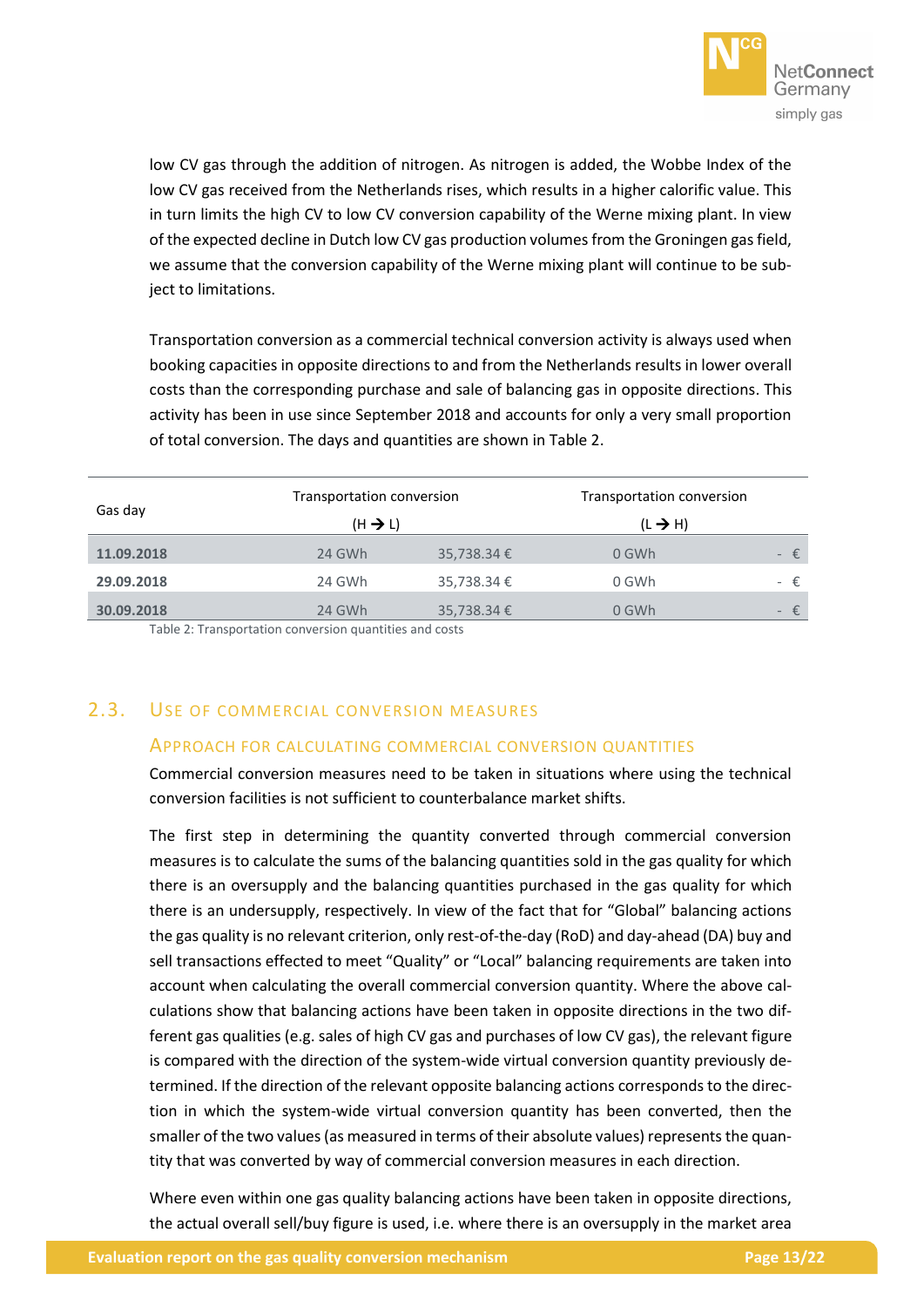

and gas has been both sold and purchased on that day, only the gas quantities sold in the relevant gas quality are taken into account, and not offset by the quantities bought in that quality. Any netting between quantities of the same quality would result in reduced sell or buy quantities, which would not reflect the actual balancing actions taken. The corresponding quantity for the other gas quality is determined following the same principles. The balancing quantity deployed in opposite directions is determined as the smaller of the two quantities (as measured in terms of their absolute values).

#### DEVELOPMENTS IN THE CONVERSION PERIODS COVERED BY THIS REPORT

The extreme levels to which our commercial conversion activities rose in the spring of 2016 have not been seen again to date. As virtual conversion activities in the H-to-L direction decreased in January 2017, the scale of our commercial conversion measures in this direction also went down. However, the winter months of December 2017 to March 2018 have seen virtual conversion quantities of up to 400 GWh per day and over 3 TWh per month, resulting in commercial conversion quantities of over 200 GWh per day and 2 TWh per month.

Increased virtual conversion activities in the L-to-H direction, most notably in the summer months, meant that our commercial conversion activities in this direction (L to H) also accelerated, albeit to a lesser extent. This was due to the fact that on the Dutch side market participants are looking to bring down low CV gas sales in view of the recent production cutbacks implemented in the Netherlands. In many cases, therefore, the transmission system operators operating the relevant cross-border interconnection points (IPs) now agree to swap the additional volumes of low CV gas made available by shippers for high CV gas, which is then delivered at other IPs. These swaps in turn mean that we have to carry out fewer technical and/or commercial conversion measures.

[Figure 4](#page-14-0) summarises the commercial conversion quantities determined for each of the conversion periods by gas year and provides a graphical illustration of their development. The light colours in the chart represent the first conversion period and the dark colours the second conversion period falling within each gas year, respectively.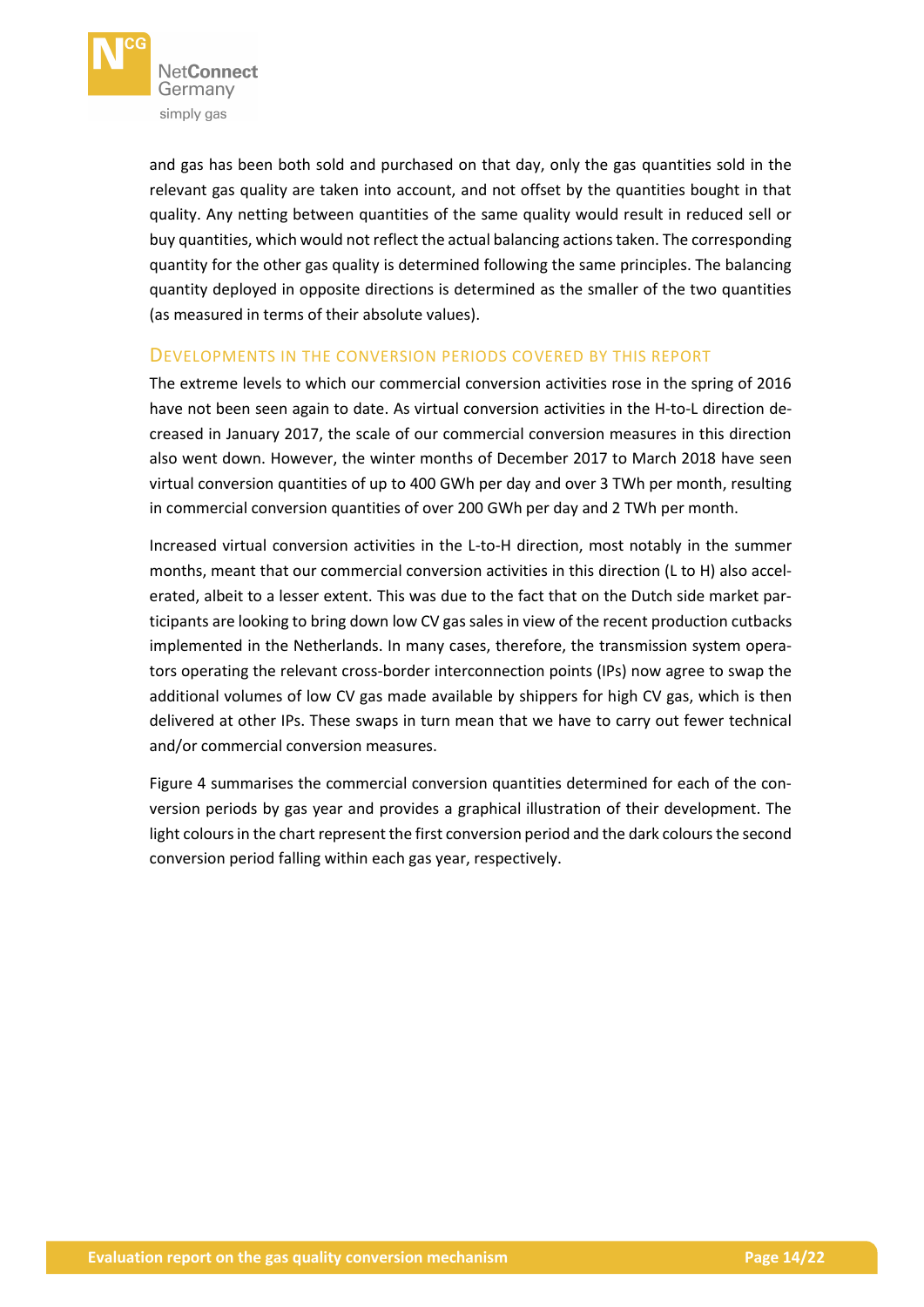



#### **Commercial Conversion**

<span id="page-14-0"></span>Figure 4: Commercial conversion quantities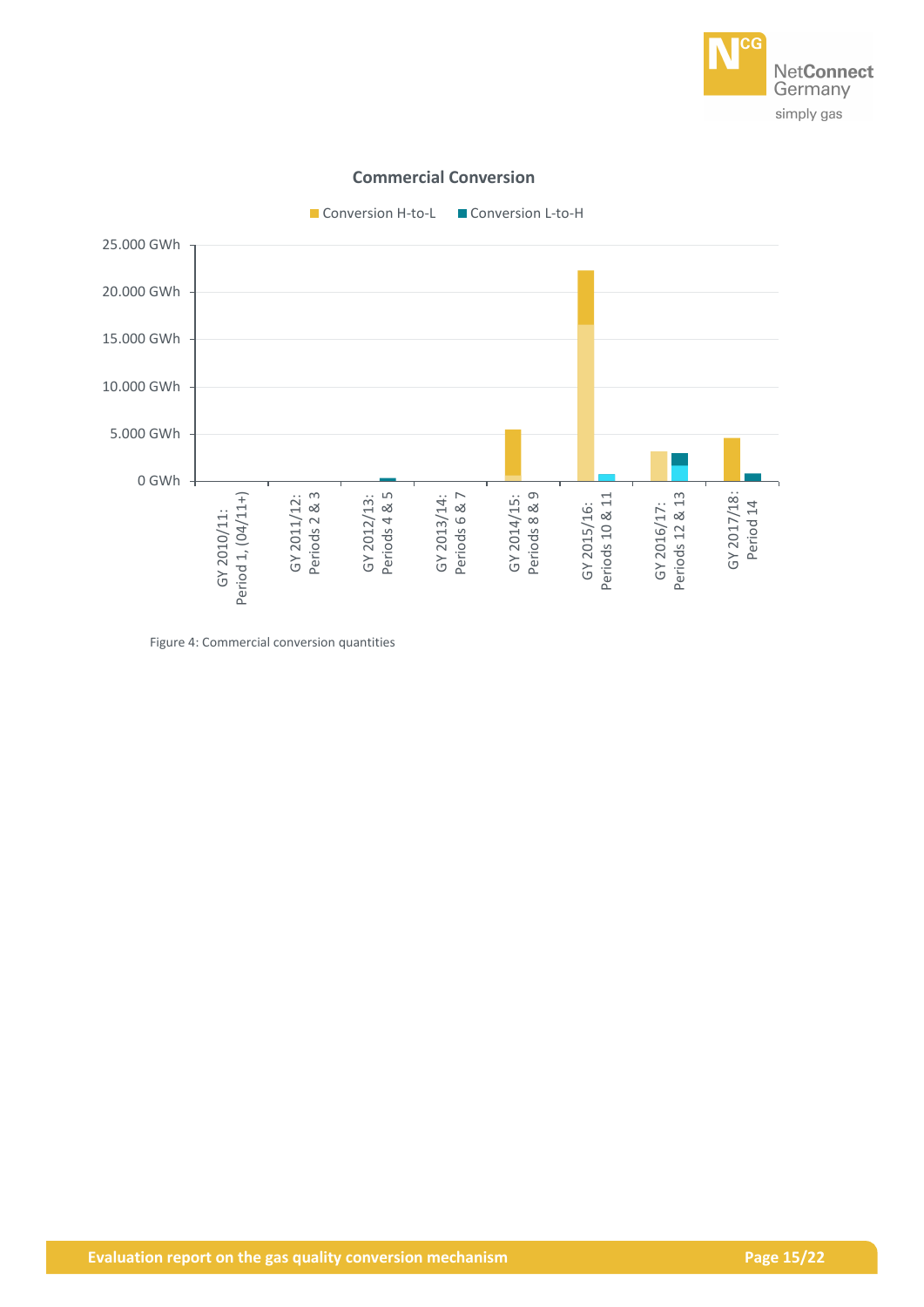

#### <span id="page-15-0"></span>2.4. DEVELOPMENT OF TOTAL PHYSICAL INPUTS ACROSS ALL BALANCING GROUPS

According to the Konni Gas ruling, the MAM may levy a conversion neutrality charge on BGMs if the revenues generated from conversion fee payments are insufficient to recover the costs incurred under the conversion mechanism. The conversion neutrality charge is levied on all physical inputs, or the relevant allocations, as allocated to a balancing group of the "FZK" type (i.e. freely allocable capacities not subject to any transportation route restrictions) or to a balancing group of the "DZK" type (i.e. directly allocable capacities). Purely virtual inputs, such as trades on the virtual trading point and physical inputs into a DZK balancing group in the period of an allocation requirement are not taken into account. Conversion neutrality charges are currently applied to the following input data series types:

- **n** inputs of the type "Entryso"
- **n** inputs of the type "Entry Biogas"
- **n** inputs of the type "Entry Wasserstoff"

The relevant physical gas deliveries in each gas year are shown in [Figure 5,](#page-15-1) with the light colours in the chart representing the first conversion period and the dark colours representing the second conversion period falling within each gas year, respectively. The fourteenth period covers the entire GY 2017/18.



### **Physical Inputs Across All Balancing Groups**

<span id="page-15-1"></span>Figure 5: Physical inputs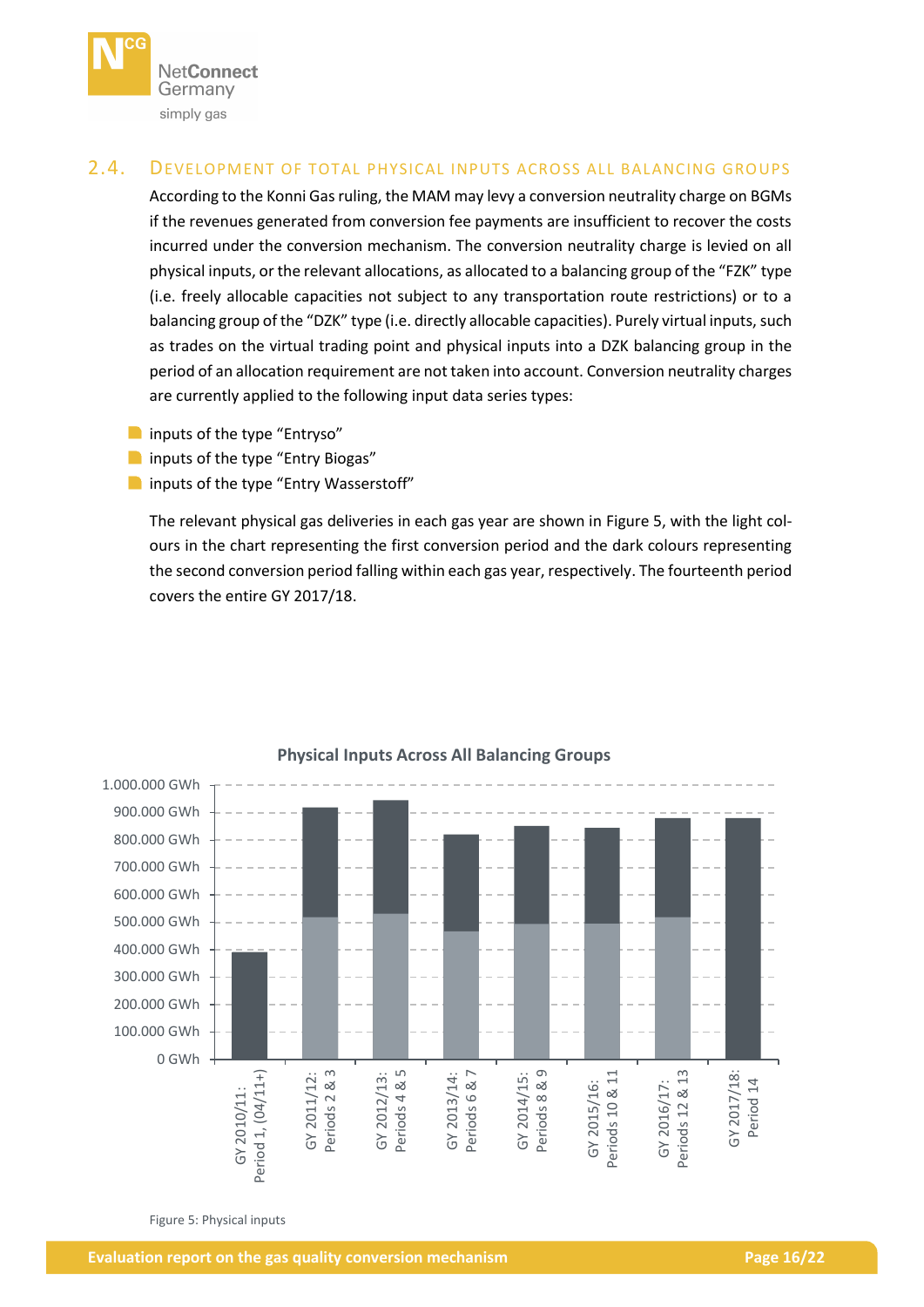

# <span id="page-16-0"></span>**3. COMMERCIAL ASSESSMENT**

#### <span id="page-16-1"></span>3.1. REVENUES AND COSTS UNDER THE CONVERSION MECHANISM

#### APPROACH FOR CALCULATING REVENUE AND COST ITEMS

The level of the revenues earned under the conversion mechanism is determined by the conversion fees charged to BGMs for their individual virtual conversion quantities as well as by the conversion neutrality charges levied on BGMs' inputs. To date no revenues have been generated from commercial conversion measures. Generally, such revenues could result from positive price differences between simultaneous balancing sales and purchases (SystemSell commodity price less SystemBuy commodity price).

Conversion costs generally comprise the commodity costs incurred as a result of the relevant balancing buy and sell transactions effected in the two directions where balancing actions have been taken in opposite directions, plus a proportion of the costs incurred for transportation capacity contracts and availability contracts for long-term balancing products. In addition, there are technical conversion costs for transportation conversion (service costs of the booked capacities) and for the use of third-party mixing plants – the latter is not the case at NCG.

In order to calculate the commodity costs, the commercial conversion quantities are first determined for each day. Subsequently, the weighted average prices paid/received in connection with the associated balancing buy and sell transactions are calculated for the relevant direction of conversion. In order to do so the price difference between quality-specific balancing sell transactions (SystemSell) and balancing buy transactions (SystemBuy) is multiplied by the net commercial conversion quantity determined to have been converted on the day in question (amount of the commercial conversion quantity calculated for one direction pursuant to chapte[r 2.3\)](#page-12-0).

The next step is to calculate the allocation key which is used to apportion the costs incurred for availability contracts for long-term balancing products as well as the costs incurred for transportation capacity contracted to procure low CV gas on the Dutch TTF. In order to allocate the relevant cost items first the proportion of the balancing quantities supplied/received for conversion purposes (commercial conversion quantity) is determined in relation to the total balancing requirements on the day in question. This gives the allocation key. Then the availability contract costs for keeping balancing services available (per quarter) are distributed proportionally over all days within the quarter. Costs for capacity bookings, less the capacity costs directly assigned to the conversion system from transportation conversion, are also calculated on a daily basis. Following this, the allocation key is applied to the daily costs thus determined for the purpose of allocating the relevant proportional costs to the conversion mechanism.

Compared to the costs incurred in the previous gas year in periods twelve and thirteen, the costs almost doubled in the fourteenth period under review. By setting the conversion levy at 0.00 EUR/MWh for the fourteenth period, only revenues from the conversion fee were generated, which were, however, low as had been expected. Our conversion costs and conversion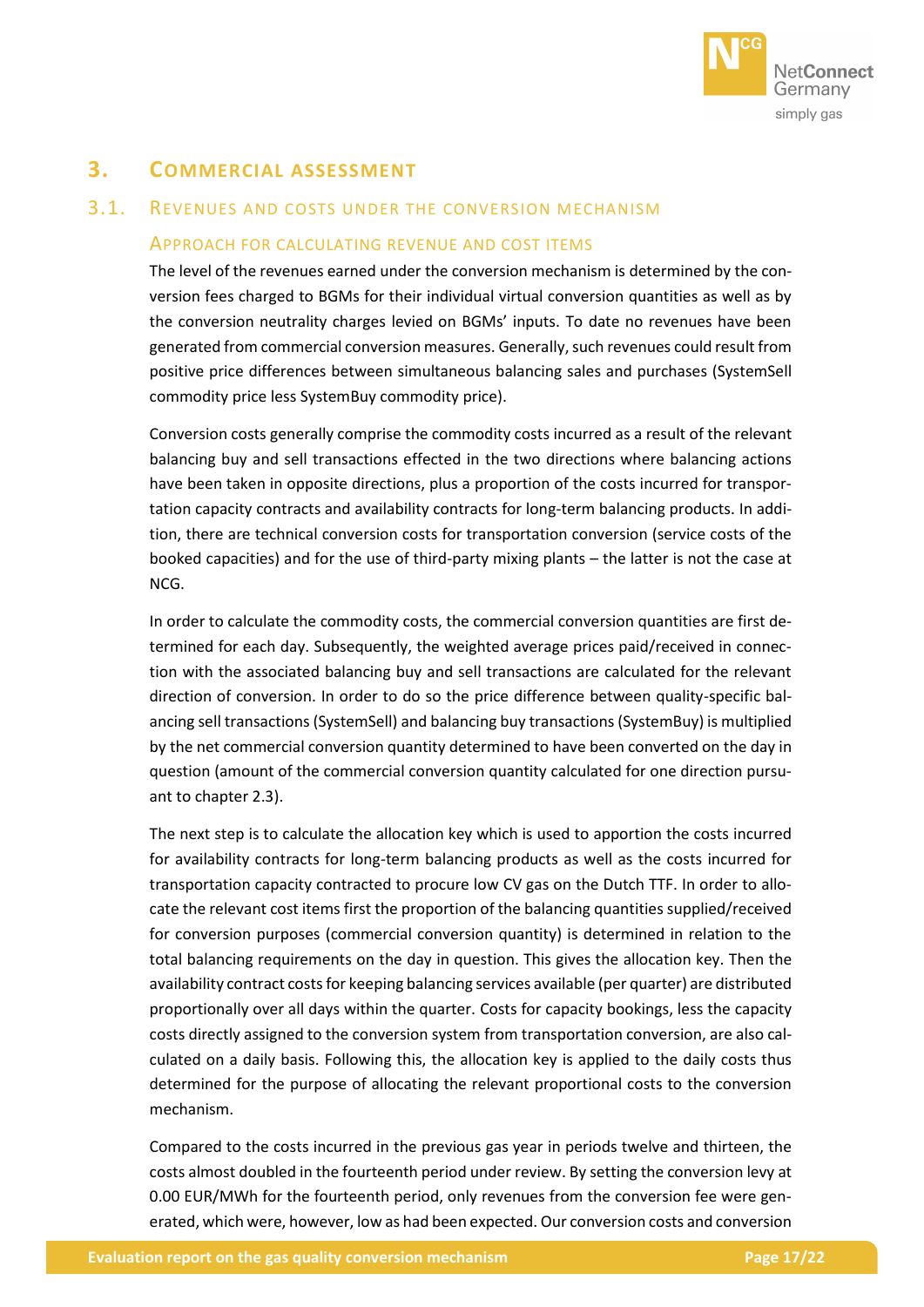



#### **Conversion Costs and Revenues**

<span id="page-17-1"></span>Figure 6: Conversion costs and revenues

revenues are shown by gas year in [Figure 6,](#page-17-1) with the light colours in the chart representing the first conversion period and the dark colours representing the second conversion period falling within each gas year, respectively. The fourteenth period covers the entire GY 2017/18.

#### <span id="page-17-0"></span>3.2. CURRENT POSITION OF THE CONVERSION NEUTRALITY ACCOUNT

Under the rules introduced by the amended Konni Gas ruling, which came into force on 1 April 2017, the MAMs are allowed to factor in certain liquidity reserves when setting their conversion fees and conversion neutrality charges. The intended function of this so-called "liquidity buffer" is to take account of the uncertainty inherent to a system in part based on estimates and projections and to mitigate the MAMs' liquidity risks. For information on our approach to setting the level of the liquidity buffer and on the amounts taken into account in each conversion period, please refer to the published "Statement of the Basis of the Conversion Fee and Conversion Neutrality Charge" relating to the relevant period.

As required under the Konni Gas ruling, the MAMs publish the current position of their conversion neutrality accounts on a monthly basis (see [Figure 7\)](#page-18-0), with the preliminary account balances for each month being published by the 5<sup>th</sup> business day of the following month. The account data provided for a month is updated once all final data required for the purpose of publication is available for that month, which is usually the case 10 business days after the end of the second month following the relevant month.

The final balance determined for the conversion neutrality account for GY 2017/18 was EUR 57 million at the end of September 2018 (at the end of GY 2016/17 the balance was still EUR 76 million).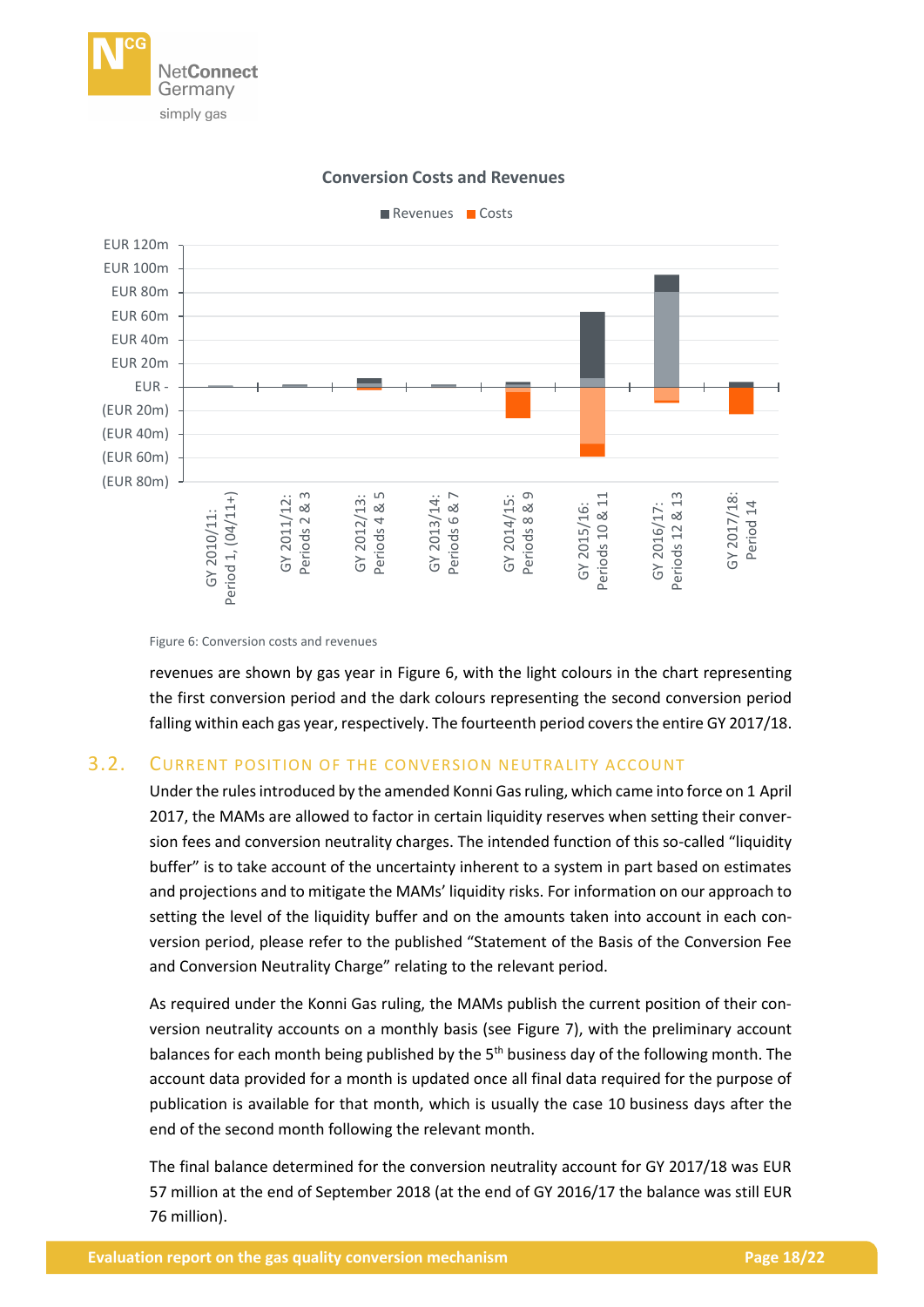



#### **Development of Conversion Neutrality Account Balances**

<span id="page-18-0"></span>Figure 7: Development of conversion neutrality account balances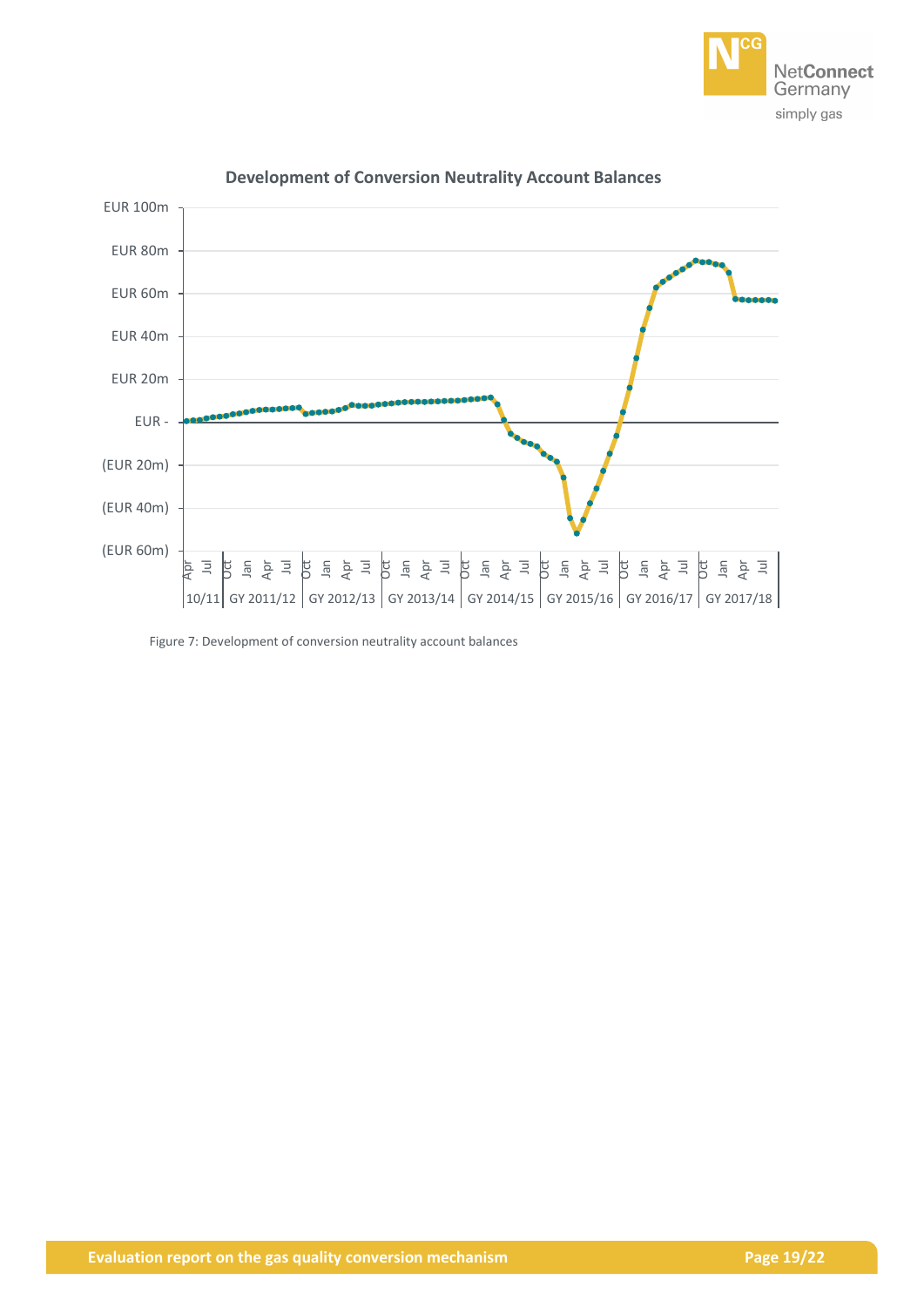

## <span id="page-19-0"></span>**4. NECESSITY TO RETAIN THE CONVERSION FEE**

Section 3(c) of the operative provisions of the Konni Gas ruling imposes an obligation on NCG to consider in its annual evaluation report whether it will be necessary to retain the conversion fee. These considerations are provided in this chapter.

#### SUPPLY SECURITY RISKS DUE TO SHARP DROP IN LOW CV GAS PRODUCTION

Low CV gas production from the natural gas field in the Groningen area in the Netherlands has been impacted by unforeseeable cutdowns in production, which saw production output being scaled down enormously since 2013. While in 2013 production output was still at approximately 60 bcm/a (billion cubic metres per year), a decision by the Dutch government of 23 September 2016<sup>1</sup> limited production to 24 bcm/a for the next five years, with a contingency to increase output in especially cold winter periods to up to 30 bcm/a. In April 2017, the production limit for GY 2017/18 was lowered by another 10%, down to 22 bcm/a. On 29 March 2018<sup>2</sup>, it was announced that gas production in the Groningen field would be discontinued. In a first step, the production volume will be reduced to below 12 bcm/a by October 2022 or, if possible, by October 2021. In the following years, production is to be gradually reduced to zero.

The above cutbacks in production were ordered amid a rise in the frequency of earthquakes registered in the region around Groningen, the cause of which is assumed to be the extraction of natural gas from the field. On 8 January 2018 an earthquake with a magnitude of 3.4 on the Richter scale struck the Netherlands, the strongest since 2012. The reduction in low CV gas production could only be offset by creating additional technical conversion capacity or by reducing low CV gas demand. Legal claims to have sufficient supplies of low CV gas provided so that the demand of German end users can be met are only available under the existing long-term supply contracts signed by German gas suppliers and Dutch producers. For the security of the supply of German end users of low CV gas it is therefore essential that German gas suppliers do not terminate their existing long-term supply contracts for low CV gas prematurely.

NCG is of the view that the conversion fee is one of the factors that will motivate German suppliers to uphold their existing long-term supply contracts for low CV gas. This effect results from the fact that the conversion fee provides an incentive for suppliers to physically provide low CV gas for the supply of low CV end users. The conversion fee can therefore contribute to preventing supply security risks in the German low CV network areas, also in the long term.

<sup>2</sup> Termination of natural gas extraction in Groningen

**.** 

<sup>&</sup>lt;sup>1</sup> Final Consent Decision on gas extraction in the Groningen gas field

[<sup>\(</sup>https://www.government.nl/ministries/ministry-of-economic-affairs/documents/parliamentary](https://www.government.nl/ministries/ministry-of-economic-affairs/documents/parliamentary-documents/2016/09/23/letter-to-the-parliament-final-consent-decision-on-gas-extraction-in-the-groningen-gas-field)[documents/2016/09/23/letter-to-the-parliament-final-consent-decision-on-gas-extraction-in-the](https://www.government.nl/ministries/ministry-of-economic-affairs/documents/parliamentary-documents/2016/09/23/letter-to-the-parliament-final-consent-decision-on-gas-extraction-in-the-groningen-gas-field)[groningen-gas-field\)](https://www.government.nl/ministries/ministry-of-economic-affairs/documents/parliamentary-documents/2016/09/23/letter-to-the-parliament-final-consent-decision-on-gas-extraction-in-the-groningen-gas-field)

[<sup>\(</sup>https://www.government.nl/latest/news/2018/03/29/dutch-cabinet-termination-of-natural-gas](https://www.government.nl/latest/news/2018/03/29/dutch-cabinet-termination-of-natural-gas-extraction-in-groningen)[extraction-in-groningen\)](https://www.government.nl/latest/news/2018/03/29/dutch-cabinet-termination-of-natural-gas-extraction-in-groningen)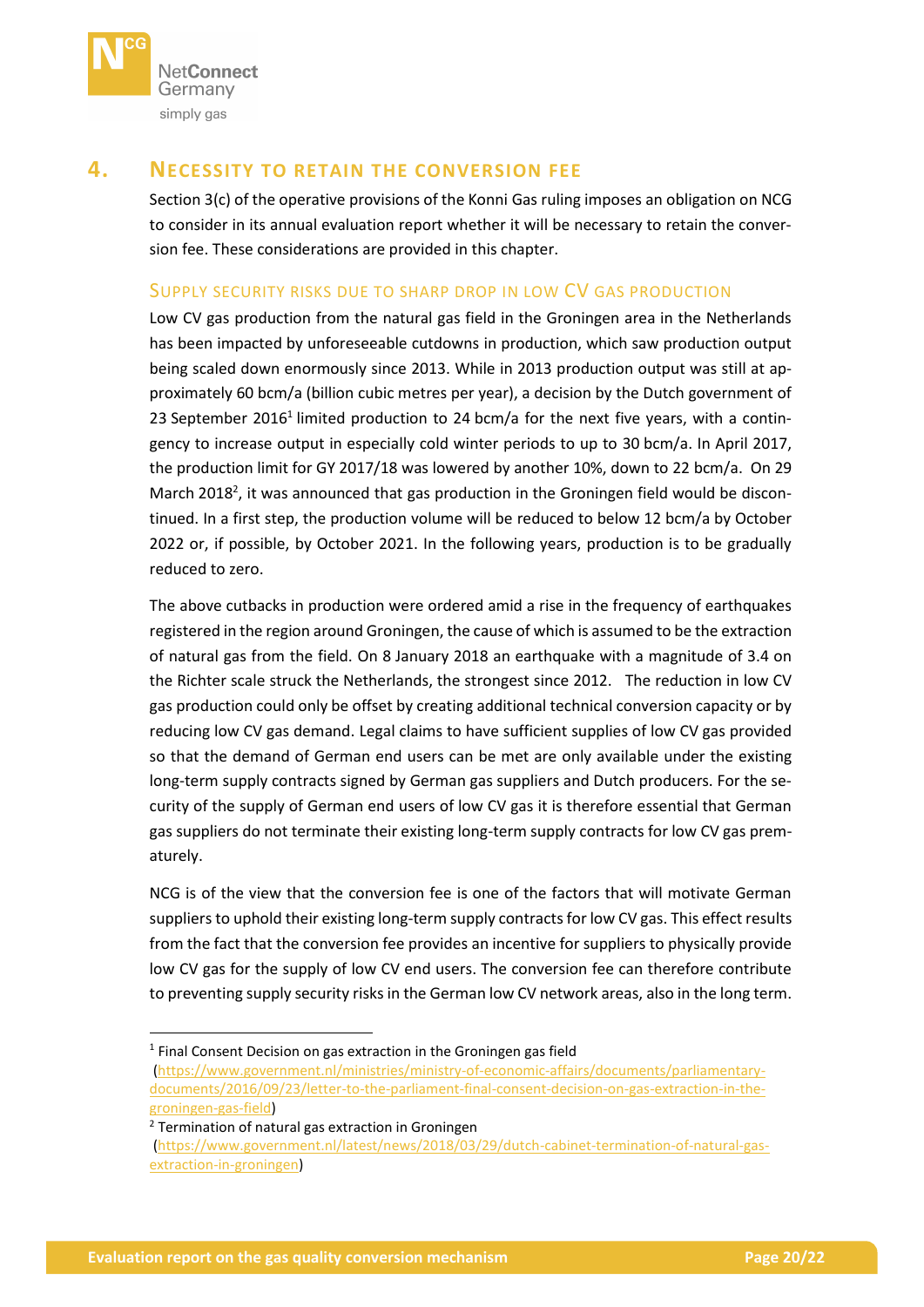

## COSTS INCURRED UNDER THE CONVERSION MECHANISM

After the costs of the conversion system had fallen significantly in the twelfth and thirteenth conversion periods to EUR 13 million in comparison to the previous gas years (EUR 59 million in GY 15/16 and EUR 26 million in GY 14/15), they rose again to EUR 23 million in the fourteenth period. Since no conversion levy was applied, the liquidity buffer in the conversion account, which weakens financial risks from the conversion system, decreased, leading to a renewed application of a conversion levy of EUR 0.15/MWh from October 2018. The costs allocated to the conversion system were still comparatively moderate because the costs of procuring low CV gas of up to 400 GWh/day during the cold spell at the end of February/beginning of March 2018 were not allocated to the Konni system due to the lack of simultaneous sales in high CV gas.

Even so, our experiences in the spring of 2016 have shown that there is a real risk of a full Hto-L market shift taking place – at least from a balancing perspective – if the H-to-L conversion fee is set too low. If this were to occur, it is likely that due to the large balancing requirements arising as a consequence the costs incurred under the conversion mechanism would surge again, resulting in a correspondingly high balancing neutrality charge which would then have to be borne by all market participants. Besides producing high costs, NCG is of the view that such a development does not reflect the separate market roles as defined by law. The purpose of balancing actions should be to address gas imbalances on the gas networks but in no event should this mean that the MAM becomes the main buyer of gas in either gas quality.

In the other direction (L to H) we do not face such risks and problems on a comparable level. Despite the large-scale virtual conversion activities in this direction observed in the last three conversion periods, our conversion costs and technical and commercial conversion measures remained at a relatively low level.

As the above circumstances have not changed, it is our view that an appropriately priced Hto-L conversion fee – as defined in the amended Konni Gas ruling – remains a necessity.